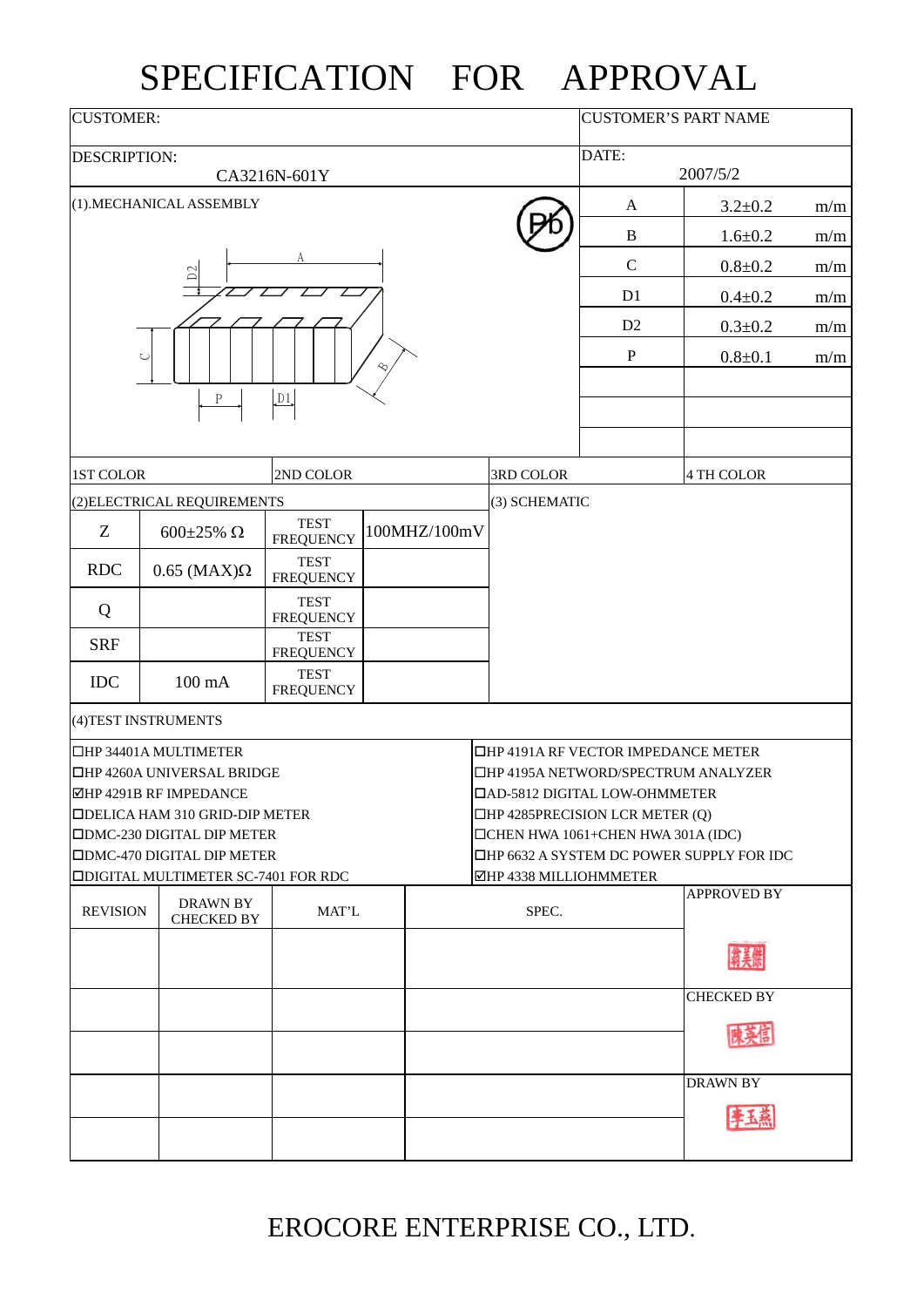## TEST DATA

| <b>CUSTOMER</b>                |                   |            | <b>DATE</b>       |                   |  | 2007/5/2        |      |  |
|--------------------------------|-------------------|------------|-------------------|-------------------|--|-----------------|------|--|
| <b>DESCRIPTION</b>             | CA3216N-601Y      |            |                   | <b>QUANTITY</b>   |  |                 |      |  |
|                                |                   |            |                   |                   |  |                 |      |  |
| <b>TEST</b>                    | $\boldsymbol{Z}$  | RDC        |                   |                   |  |                 |      |  |
| <b>ITEM</b>                    | $(\Omega)$        | $(\Omega)$ |                   |                   |  |                 |      |  |
| SPEC YOUR                      |                   |            |                   |                   |  |                 |      |  |
| ${\rm SPEC}$<br><b>SUCCEST</b> | 600±25%           | 0.65(MAX)  |                   |                   |  |                 |      |  |
|                                | 100 MHZ/          |            |                   |                   |  |                 |      |  |
| TEST FREQ.                     | $100 \mathrm{mV}$ |            |                   |                   |  |                 |      |  |
| $1\,$                          | 654.9             | 0.187      |                   |                   |  |                 |      |  |
| $\sqrt{2}$                     | 628.5             | 0.190      |                   |                   |  |                 |      |  |
| $\mathfrak{Z}$                 | 560.3             | 0.190      |                   |                   |  |                 |      |  |
| $\overline{4}$                 | 617.1             | 0.201      |                   | $\bullet$         |  |                 |      |  |
| $\mathfrak{S}$                 | 556.8             | 0.203      |                   |                   |  |                 |      |  |
| $\sqrt{6}$                     | 596.6             | 0.210      |                   |                   |  |                 |      |  |
| $\boldsymbol{7}$               | 611.0             | 0.182      |                   |                   |  |                 |      |  |
| $\,8\,$                        | 617.5             | 0.189      |                   |                   |  |                 |      |  |
| $\overline{9}$                 | 620.4             | 0.197      |                   |                   |  |                 |      |  |
| $10\,$                         | 589.2             | 0.194      |                   |                   |  |                 |      |  |
| $\mathbf X$                    | 605.2             | 0.194      |                   |                   |  |                 |      |  |
| ${\bf R}$                      | 98.1              | 0.028      |                   |                   |  |                 |      |  |
| <b>YOUR</b><br><b>SAMPLE</b>   |                   |            |                   |                   |  |                 |      |  |
| TEST CONDITION:                |                   |            | TEMP.             | $^\circ\!{\rm C}$ |  | R.H.            | $\%$ |  |
|                                |                   |            |                   |                   |  |                 |      |  |
| APPROVED BY                    |                   |            | <b>CHECKED BY</b> |                   |  | <b>DRAWN BY</b> |      |  |

EROCORE ENTERPRISE CO., LTD.